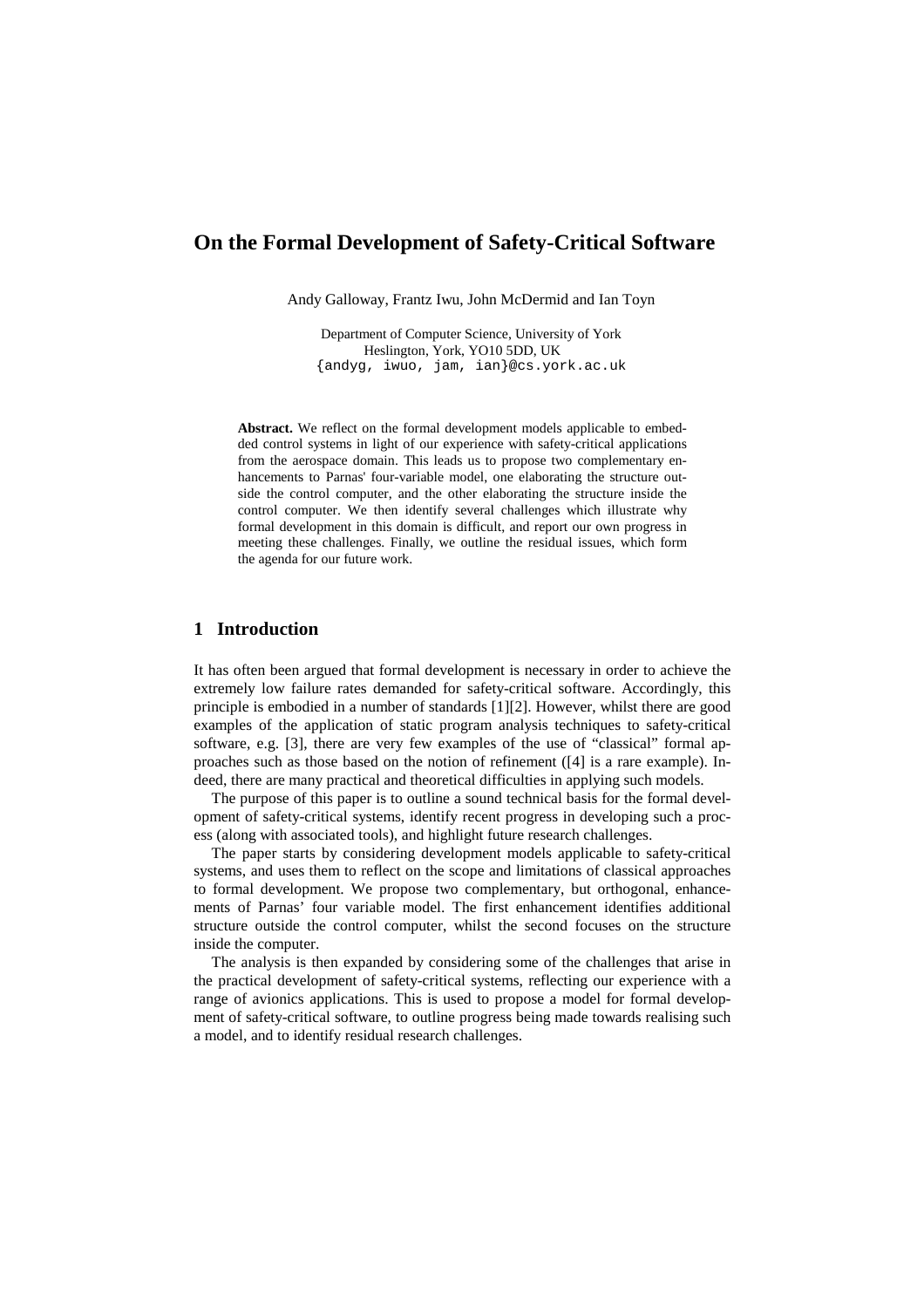#### **2 Development Models**

In developing safety-critical systems we need to model the environment (air, passengers, roads, etc.), the top-level system, e.g. an aero-engine, which we term the "platform", the control, or embedding, system, e.g. a Full Authority Digital Engine Controller (FADEC) and the embedded system (computing system and software). Few software development models relate the software to the embedding system/environment; counterexamples are Dave Parnas' four variable model [5] and Michael Jackson's Problem Frames [6]. Parnas' model distinguishes:

- monitored variables;
- controlled variables;
- input variables;
- output variables.

The first two represent the environment and/or platform; the control system senses the monitored variables and attempts to control the environment by influencing the controlled variables (both the sensing and influencing processes may be indirect i.e. via other real-world variables). For example a FADEC senses cockpit thrust demands, various air temperatures and pressures along with engine shaft speeds (the monitored variables), and modifies fuel flow (amongst other things) in order to influence the level of thrust (the controlled variable) in the required way.

The input and output variables are the values seen or produced by the computer – perhaps the output of an analogue to digital (A/D) converter at the input, and the contents of a register which goes through digital to analogue (D/A) conversion to produce a current to drive a motor or valve.

Abstractly, *requirements* for the control system are stated in terms of relationships over the monitored and controlled variables, whilst *specifications* for the computer system are stated in terms of input and output variables. To give a complete specification also requires a definition of the relationship between the monitored variables and the inputs, as well as between the output variables and controlled variables. (Parnas' approach does not distinguish between the environment and platform; our proposed enhancement makes such distinctions explicit, in a way which we believe adds engineering value.)

Jackson's approach is not constrained to embedded systems, and so does not identify specific classes of variables. It does however introduce the notion of domain models, which encapsulate properties of the wider system; these can be used to represent the nature of the environment, platform and embedding system. Thus, for example, a domain model could be used to explain the relationship between the monitored and input variables in Parnas' approach. Both approaches are relevant to the development of embedded systems; but experience with embedded systems such as FADECs suggests the need for an elaboration of these models.

In Parnas' approach the behaviour of the physical environment (Nature) is described by a relation, NAT. The basic model is illustrated in Fig. 1, which shows the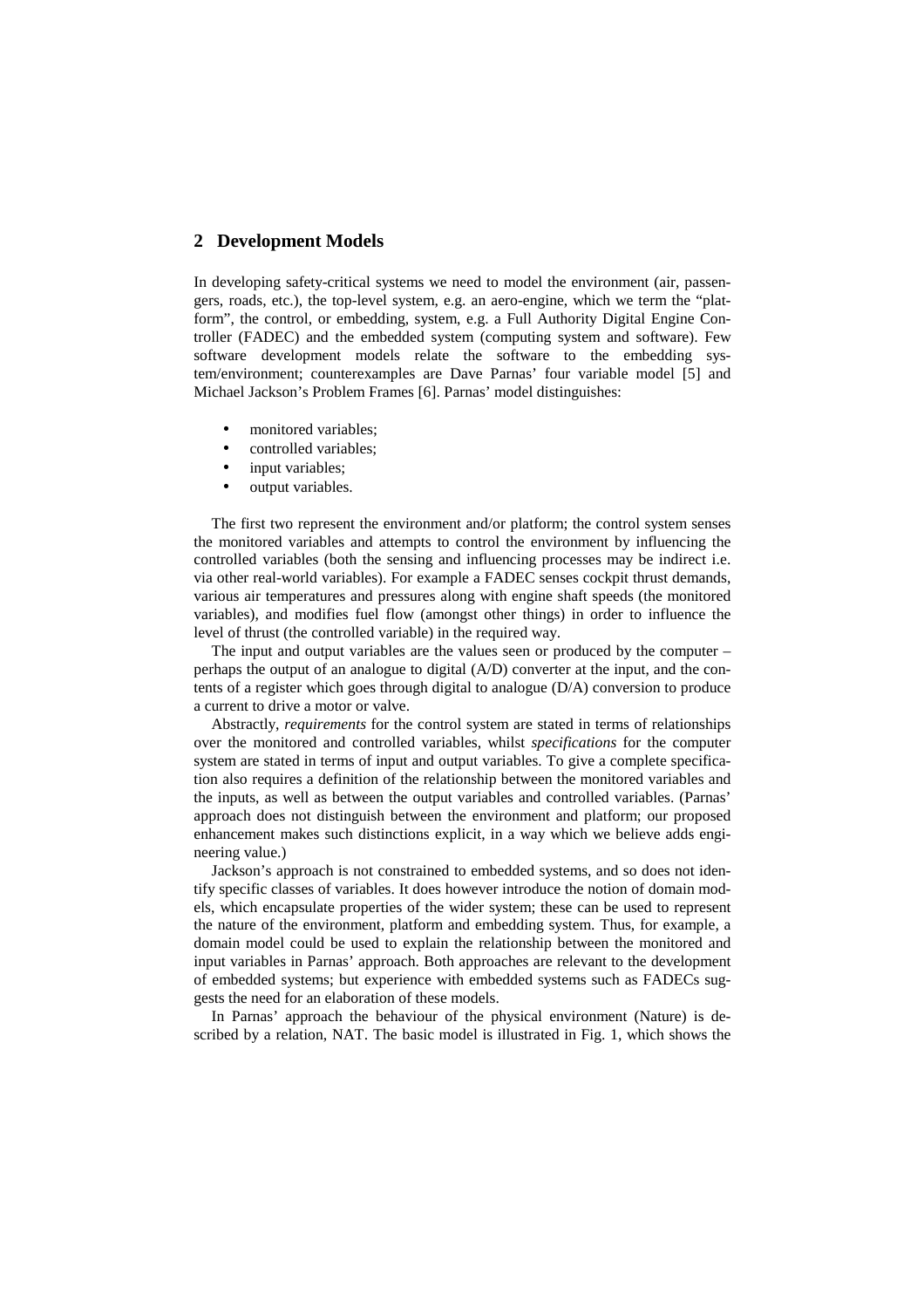



**Fig. 1.** Representation of Parnas' Four Variable Model

The arrows from the platform are the monitored variables; the reverse arrow is the controlled variable. In the case of an engine controller many of the inputs are environmental properties, e.g. air pressures, at defined points in the engine; other are specific properties of the engine, e.g. shaft speeds.

The input and output variables relate to the control computer and software. The sensors (e.g. S1) map the monitored variables to inputs, represented by relation<sup>1</sup> IN, and the actuators (e.g. A1) map the outputs to the controlled variables, represented by relation OUT. (Here we have made the decision to align IN and OUT with elements of the embedding system.) REQ gives the required behaviour in "real world" terms (environment and platform); SOFTREQ is the analogous specification at the level of computing system and software. A control interface is also shown; this would be a cockpit interface if the platform were an engine. The interface can be thought of as a further set of monitored, controlled, input and output variables, albeit with a very different inter-relationships determined by the design of other systems on the aircraft.

In problem frames, the domain models would encompass necessary properties of the environment, platform, the embedding system, the sensors and actuators – NAT (with a wide scope), IN and OUT in Parnas' terms.

<sup>&</sup>lt;sup>1</sup> Note that by a relation Parnas is referring to a *trajectory* or *time-indexed* relation between variables.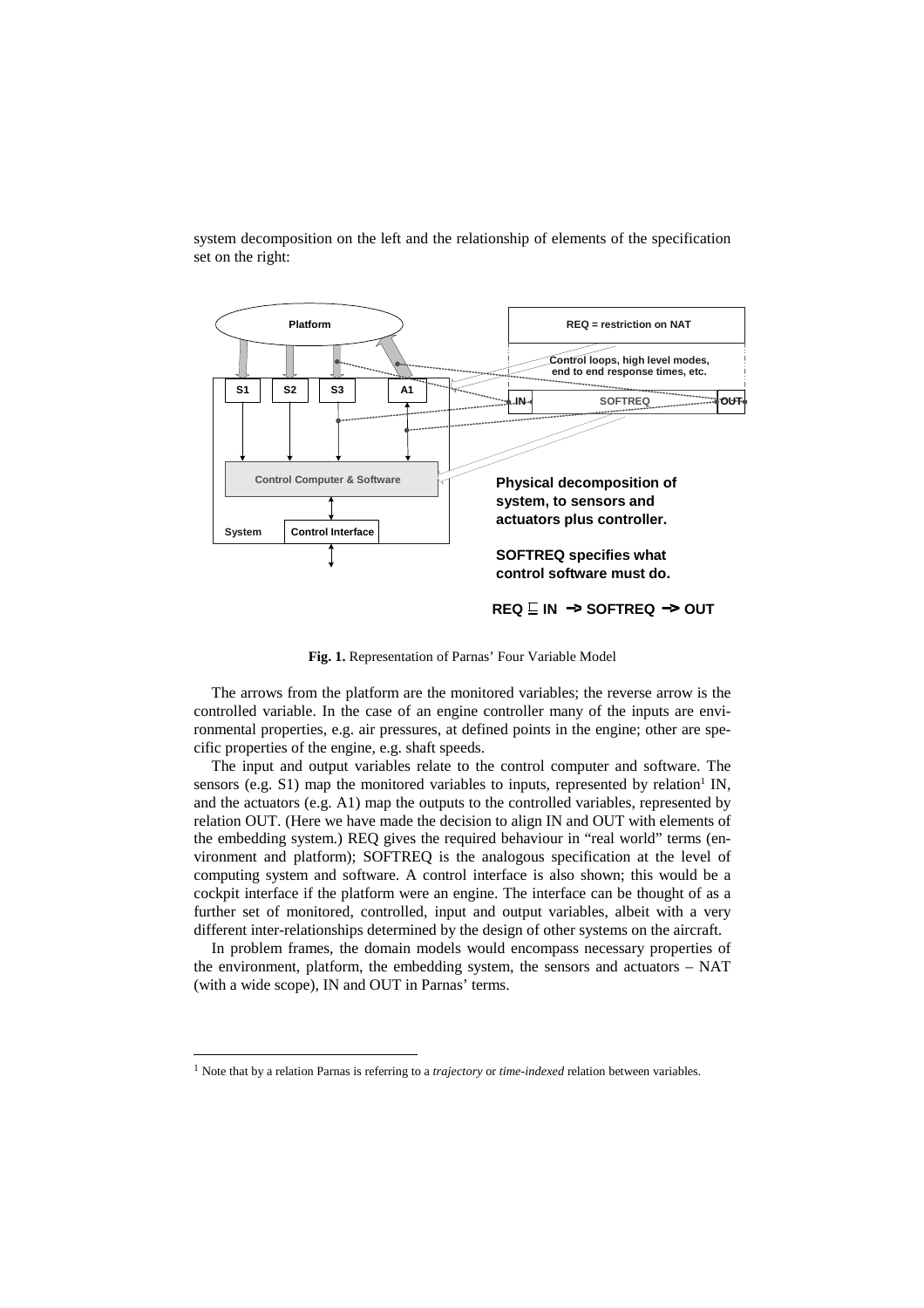#### **3 Development Models – First Proposed Enhancement**

An important practical consideration regarding domain modelling and the elucidation of NAT, REQ, IN and OUT is how to manage the considerable complexity that may be inherent. From our experience with aerospace applications, as can be seen from the above, there are certain subtleties to be addressed. A key concern is to reflect better the role of the embedding system, and to distinguish it from the environment and platform. Our view is that such distinctions provide a useful basis for abstraction, and that they need to be acknowledged and clarified within the development model. By achieving a greater separation of concerns, we believe it will be easier to develop and validate specifications and to handle change.

A further problem that we need to contend with is the difficulty of sensing key properties of the environment/platform. For example it is not practical to manage engine thrust directly – although it is a key controlled variable – instead it is necessary to use surrogates such as shaft speed or engine pressure ratio.

Thus our first proposal is to enhance the environmental model by adding additional variables. Thus, in addition to monitored/controlled variables and inputs/outputs, we might further distinguish:

- sensed and actuated variables: those real-world variables<sup>2</sup> which are affected directly by the system under development, and which are influenced by/influence the monitored/controlled variables;
- embeddingInput and embeddingOutput variables: those variables which represent the inputs and outputs of the embedding system.

Thus, for instance, whilst REQ might still define the high-level requirements (thrust in terms of demand), we could also distinguish EFFECTREQ over sensed and actuated variables and EMBEDDINGREQ over EmbeddingInput and EmbeddingOutput variables. We would also need to provide the equivalent of the IN/OUT relations to define how the new variables are related. For example, INEmbedding could describe the relationship between the real-world "sensed" variables and the inputs to the embedding system.

We can illustrate the above principle by revisiting the earlier engine example. The monitored variables are demands, temperatures, pressures and shaft speeds; the controlled variable is thrust. The sensed variables are the same as the monitored variables, whereas the actuated variable is fuel flow. The inputs to the embedding system might be analogue electronic signals from several sensing devices (with multiplex redundancy for some of the sensed variables). The output might be control signals to a stepper motor which changes the "throat" on a control valve. Finally, the inputs to the computer are digital representations of the analogue sensor inputs, and the output is a digital representation of the stepper motor signal. The relation INEmbedding in this context would relate the sensed input signals to the real-world variables they are sensing – this might reflect assumptions, for instance, about "noise" and also allow for

<sup>2</sup> E.g. shaft speed.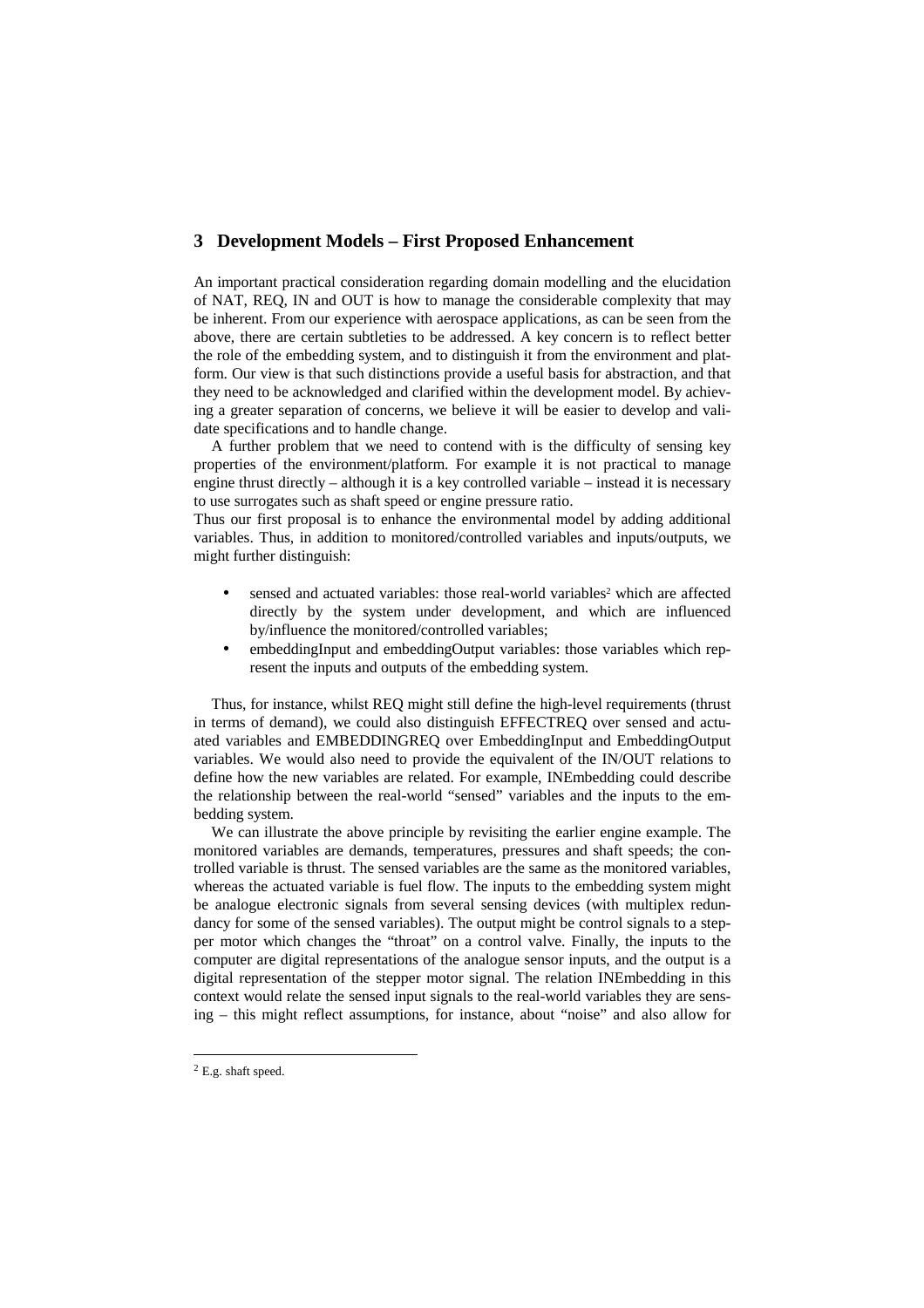properties of the (true) environment<sup>3</sup>. It is now possible to state the relationships between the various abstractions:

> $EMBEDDINGREO \subseteq IN \rightarrow SOFTREO \rightarrow OUT$  $EFFECTREQ \sqsubseteq IN_{Embedding} \rightarrow EMBEDDINGREQ \rightarrow OUT_{Embedding}$

Where  $\subseteq$  is the appropriate refinement relation, and  $\rightarrow$  represents composition of Parnas' relations. The above is a generalisation of the usual relationship between REQ and IN, SOFTREQ and OUT. However, once in the "real world" this generalisation, whilst valid, may be impractical to define as the relationships between sensor/actuator variables and monitored/control variables are likely to be too complex to represent as IN/OUT style relations between interface <sup>4</sup> variables (c.f. closed-loop control). Instead we would propose the following:

NAT is defined as a relation over all monitored/controlled and sensed/actuated variables, representing a model of the *real world*.

REQ is defined as a relation over monitored and controlled variables, with the condition that:

NAT \ ((sensed  $\cup$  actuated) \ (monitored  $\cup$  controlled))  $\sqsubseteq$  REO

i.e. that REQ is consistent with NAT (where all sensed/actuated variables that are not also monitored/controlled variables have been hidden).

EMBEDDINGREQ is defined as a relation over sensed and actuated variables, with the condition that:

(NAT ∧ REQ) \ ((monitored ∪ controlled) \ (sensed ∪ actuated))  $\subseteq$  EFFECTREQ

i.e. that EFFECTREQ is consistent with both NAT and REQ (where all monitored/controlled variables that are not also sensed/actuated variables have been hidden).

Finally, although we have distinguished *an* embedding system, for certain applications there may be a *hierarchy* of embedding systems. Thus, it may be desirable to distinguish more than one set of embedding system variables and requirements etc. We presented the "simple" case as an example of the general case.

### **4 Development Models – Second Proposed Enhancement**

SOFTREQ is expressed rather monolithically. In fact there will be computing hardware, application software and also other software elements, e.g. an operating system, functions for managing faults, etc. Our second proposal is to elaborate the four variable model as shown in Fig 2:

<sup>&</sup>lt;sup>3</sup> For example, engine pressure ratio may be modified by air temperature to produce a good model of the achieved thrust.

<sup>&</sup>lt;sup>4</sup> I.e. between monitored and sensed, and between actuated and controlled.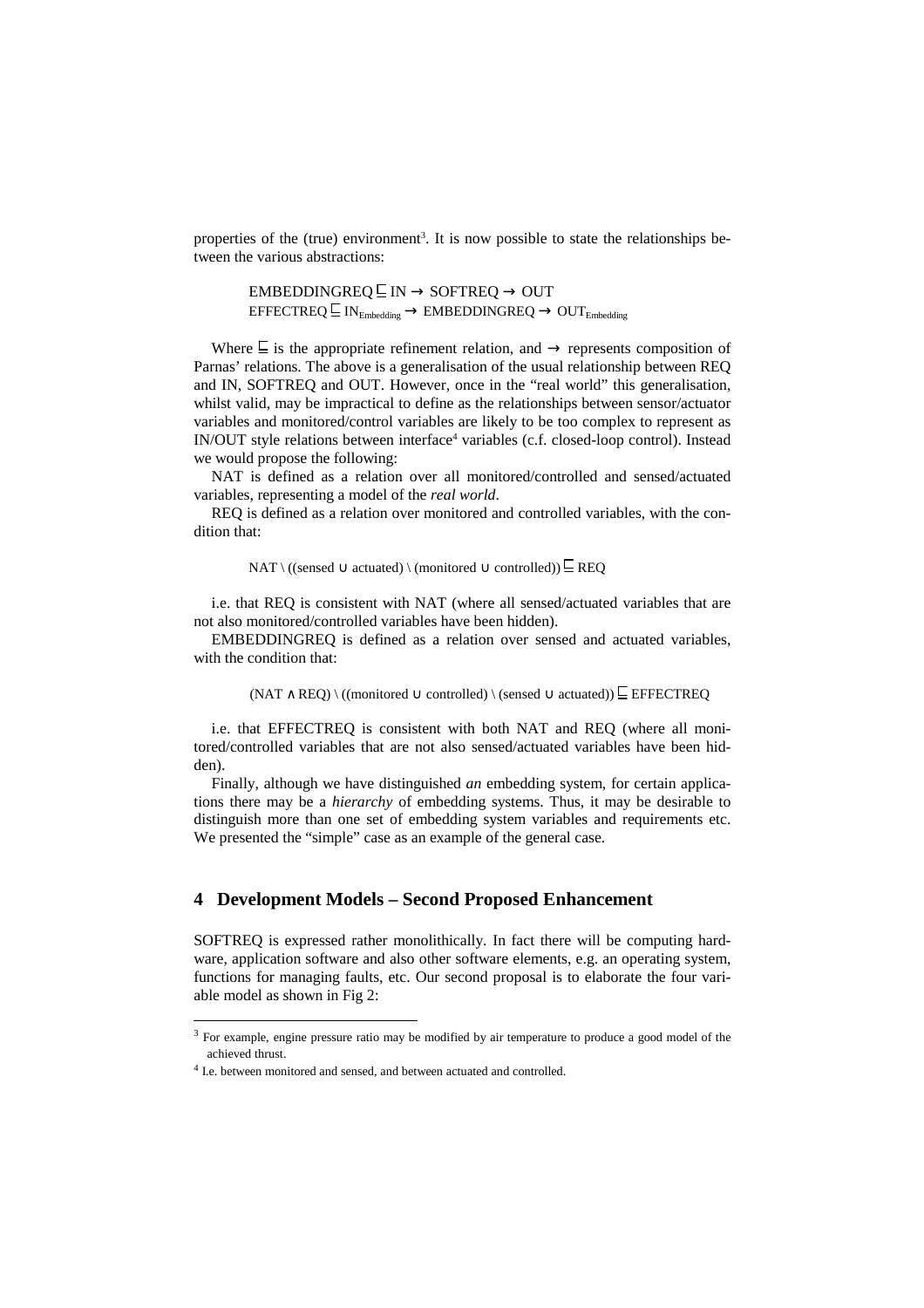

**Fig. 2.** Representation of Software Structure

This expanded model shows further decomposition of the software specifications, reflecting the hardware structure of the embedding system. The control system software will include device drivers (represented as I/P and O/P) which will map the output of the sensors to meaningful values in software, e.g. the output of a 6 bit A/D converter to a temperature in degrees C, represented as an Ada variable; similarly O/P represents drivers for actuators (note these may be complex and read back values from actuators, running them "closed loop"). A hardware abstraction layer (HAL), or primitive operating system, provides basic services such as scheduling, timers, etc.

The controller computer hardware is usually multiplex redundant, and there are often multiple sources of sensed data. Thus there is fault management and accommodation (FMA), or data selection, logic deriving "healthy" values from the various inputs to provide validated data to the application. A "disconnect" is shown between IN and I/P, and O/P and OUT to reflect that input/output variables may correspond to different embedding system inputs and outputs depending on which input values are selected. In highly critical applications, e.g. aircraft flight control, the validation and data selection logic (dealing with redundant processing hardware, sensors and actuators) might account for 80% or more of the embedded code.

In problem frame terms, the controller structure is another (part of the) domain model. There is another important factor in such a development, the introduction of a software architecture to structure the code. Jackson has been developing problem frames in this direction [7]; this is important, but for brevity we focus here on more "black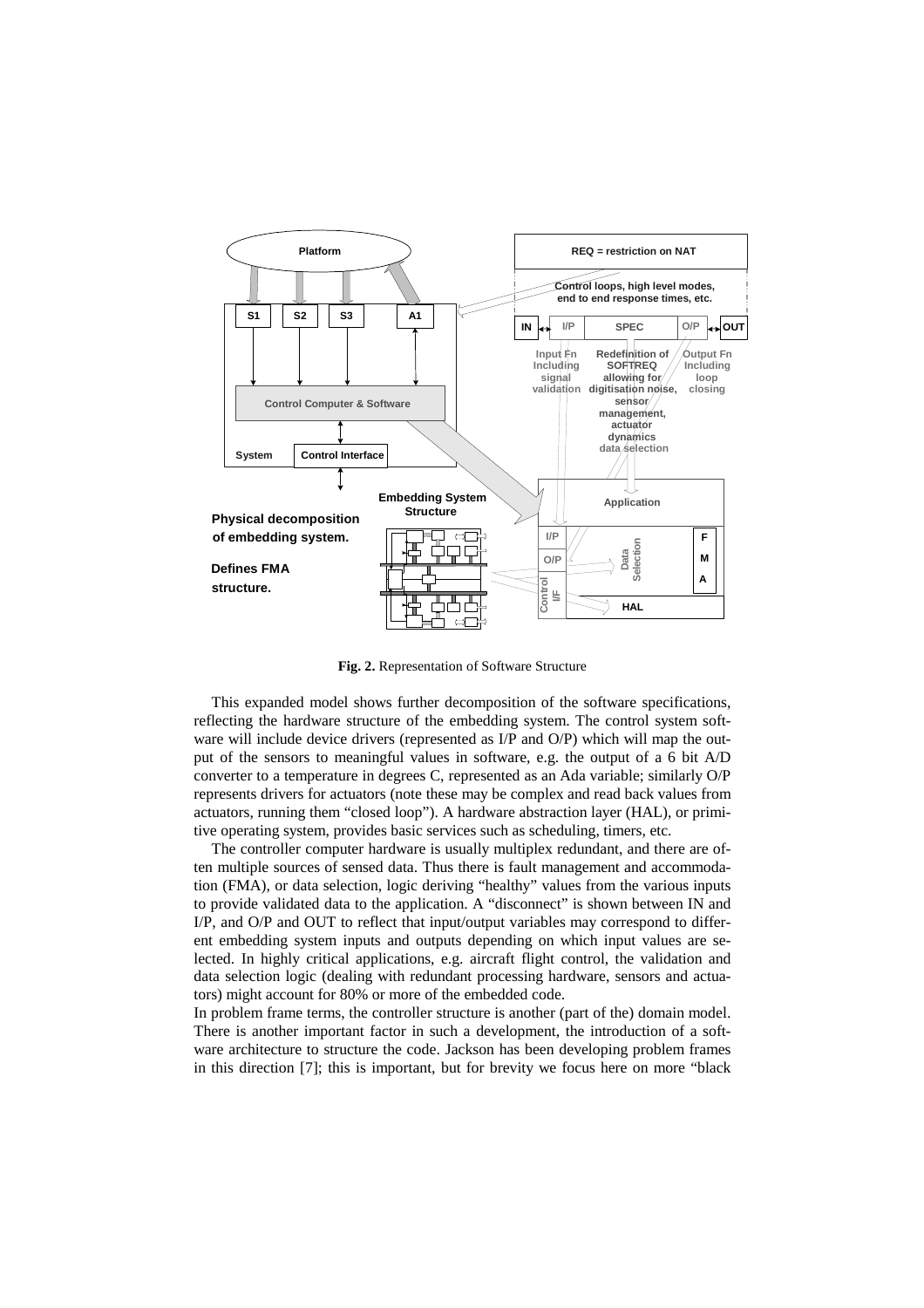box" specifications. Finally the definition of HAL seems to be a "free choice"; in practice the application-programming interface (API) is likely to be defined by a standard, e.g. ARINC653 [8].

### **5 Challenges for Formal Development**

At one level the challenge for formal development is stated simply; provide a formal process which:

- acknowledges the structure of the environment (cf. sensed/actuated, EmbeddingInput/EmbeddingOutput variables);
- respects and supports the relationship of physical design decomposition and specifications outlined in Fig 2.

It is possible to illustrate the challenge by considering some of the general philosophies of formal software development:

- refinement the development process sits uneasily with the usual rules of refinement, e.g. weakening pre-conditions and strengthening post-conditions. For example, requirements will be met under normal conditions and under certain classes of input failure, but will be violated when inadequate input data is available. The important thing to note is that the precondition representing "inadequate input data" can not easily be expressed over the program variables; it is a "real world" property. Thus, without adequate treatment of the problem structure external to the software, one might have no recourse but to weaken the post-condition in this situation . From a development process perspective, one abstract data value (monitored), e.g. air pressure, may have multiple representations at different points in the environment and software – "real-world", "raw" values from sensors, value after fault accommodation for that sensor, value after voting between alternative data sources or derivation from other sensors etc. These "design steps" are not supported by the classical rules of refinement;
- continuous (e.g. closed loop) control most embedded safety-critical systems use some form of continuous control, at least for part of the system. Thus the software is required to implement discrete approximations to continuous transfer functions, transforming not just the values of interest but also their integrals and differentials. The control engineers are interested in properties such as jitter, stability, etc. The issue for formal development is linking the discrete specification (e.g. SPEC) back to the continuous requirement, i.e. REQ;
- $a$ bstraction it is hard to employ abstraction. The data being manipulated is a simple reflection of real-world properties, e.g. temperatures and pressures, making classical data abstraction of little value. Other approaches, e.g. loose or algebraic specifications, are also of limited relevance – it is necessary to specify precisely what happens under all physically permissible circumstances to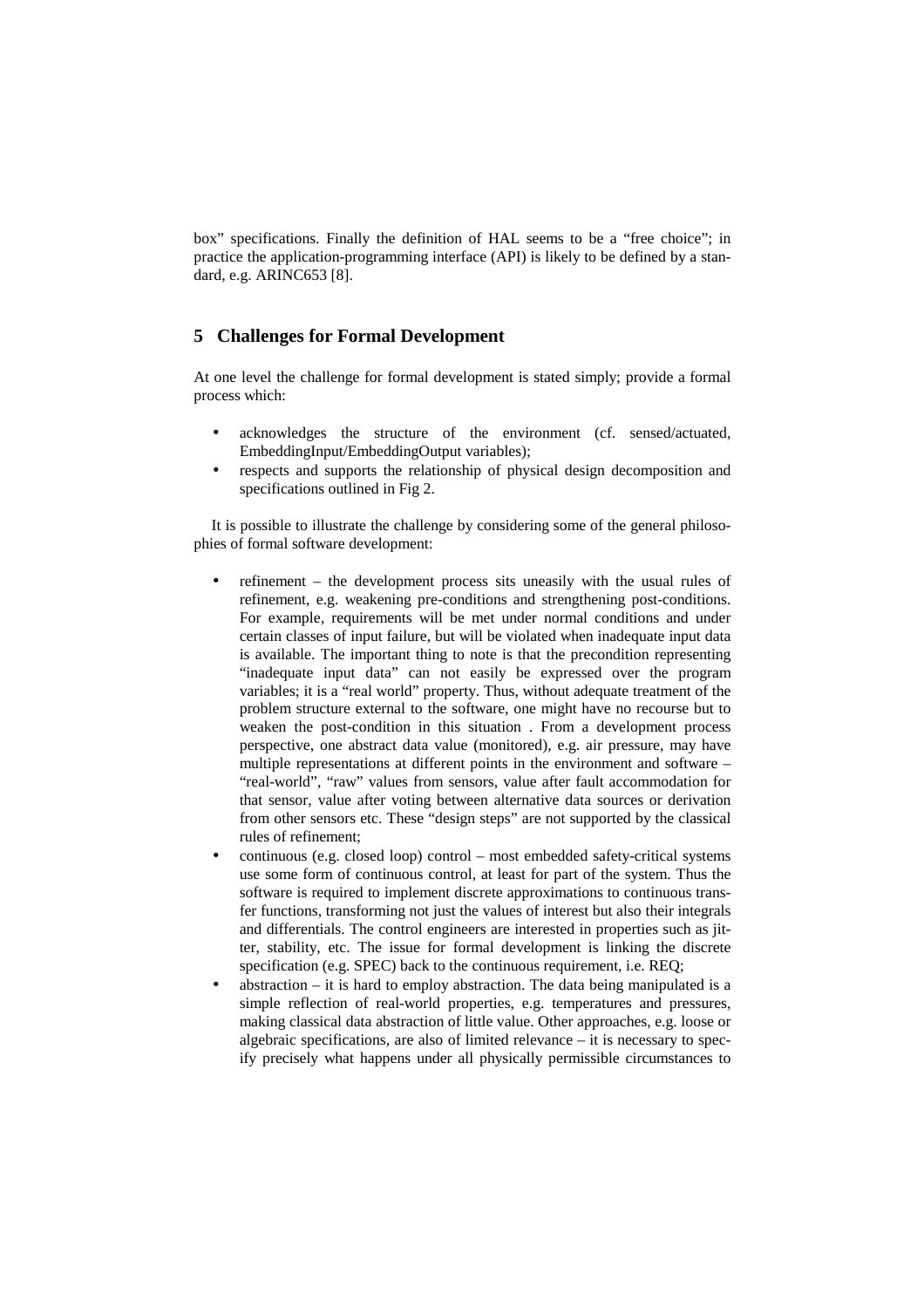ensure safety, and so on. Some state abstraction is possible, but abstraction is a "much weaker tool" for embedded systems than in more classical "IT" systems;

• non-functional properties – the non-functional properties, e.g. timing, numerical accuracy (to ensure stability of control algorithms) etc. are crucial aspects of "correctness". Further, the functional and non-functional properties are not always separable. For instance, the functional requirements for fault detection will depend on timing requirements (e.g. the larger the interval between one reading and the next, the wider the error bands which have to be set on valid inputs).

There are some proposed approaches to these problems, e.g. the work on retrenchment [9] and some direct approaches to deriving control system specifications [10], but none of these address the range of problems outlined above.

# **6 Models for Safety-Critical Formal Development**

Producing a formal development process which fully addressed all of the issues outlined above would be an enormous undertaking – and also, we would argue, unhelpful. To address the above issues within a single formal notation it would be necessary to formalise the relevant aspects of physics, including atmospheric and oceanic models for aircraft and ships, respectively, thermal properties of materials, e.g. fuels, sensor dynamics, and so on. Clearly this is not practical – and, in any event, there are wellestablished approaches for dealing with such issues in engineering practice. No one (formal) technique can adequately incorporate all of the essential features of the control system. For example, embedding *control theory* into a discrete formal method is impractical (if not impossible), and one cannot rigorously analyse discrete software elements in control theory.

Thus it seems that the strategy that should be adopted is to formalise "where formality adds engineering value", and make the links between formal development of software and the relevant aspects of domain models external to the formalism itself. However, this approach yields a secondary *meta-modelling* problem.

In many cases different dimensions to the problem space can be "separated" and targeted by different forms of analysis, e.g. the concerted use of control theory, formal specification and refinement, numerical analysis, scheduling theory and probabilistic/risk-based analysis. However, it is vital that the relationships between the various techniques are properly understood, in order for example to ensure their mutual consistency. The *meta-modelling* problem is crucial to the successful application of formal methods.

In the approach we have been developing, known as Practical Formal Specification (PFS), the interpretation of "where formality adds engineering value" has been to record assumptions which reflect the key parts of the domain models, and to conduct validation of the specifications in the context of these assumptions. The term assumption is used because these are properties which have to be assumed by the software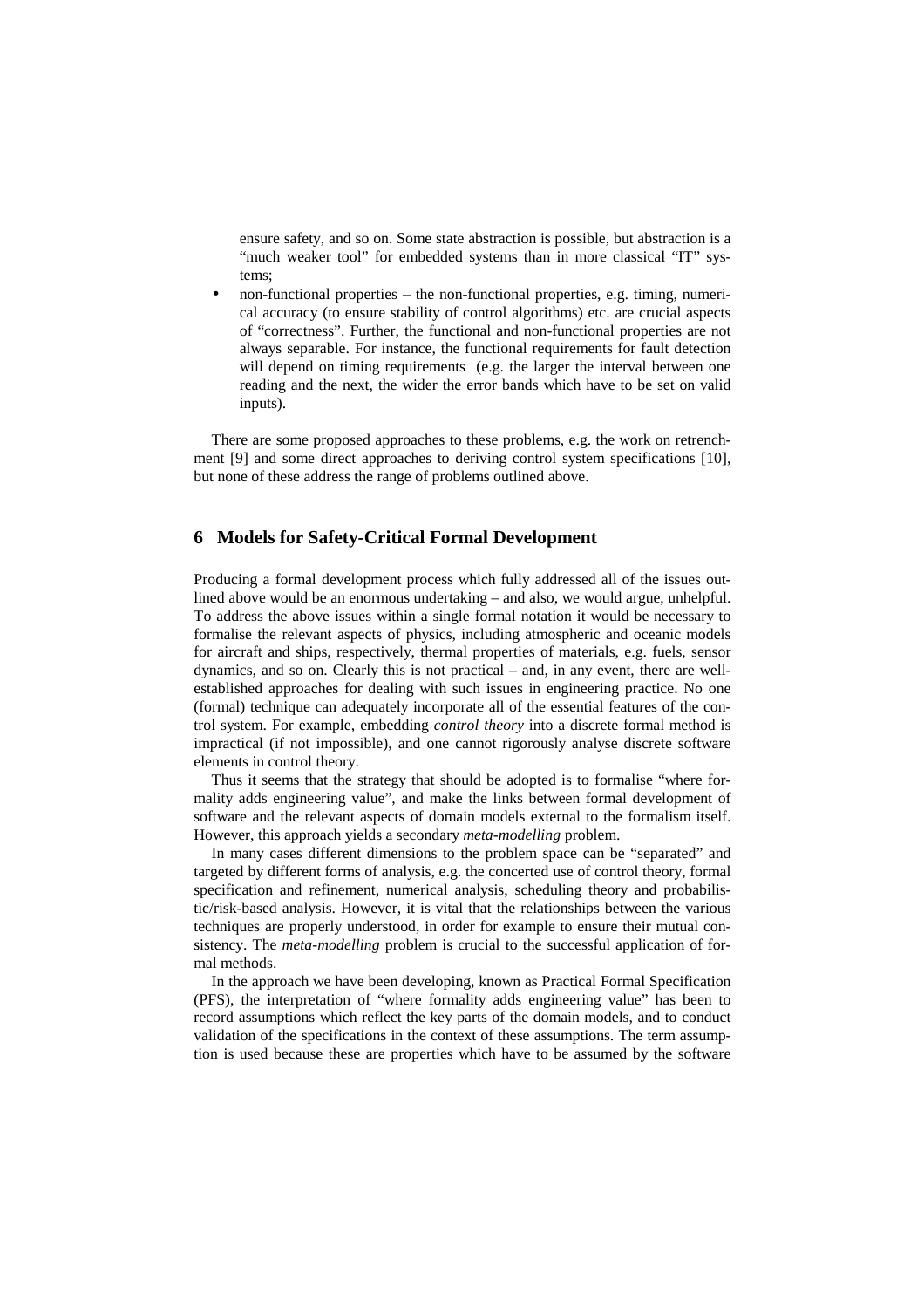developers, and which cannot be "proven" as part of the (pure) software development process. These assumptions often reflect properties of the embedding system or platform, e.g. maximum rate of change of temperature (given thermal mass, and software iteration rate). Thus the assumptions bring relevant parts of relations such as  $IN_{Embed}$ . ding into the realm of formal analysis.

# **7 Progress on Practical Formal Development**

Our work on PFS initially started as a general analysis of where formality can add most value; more recent work has centred on Matlab/ Simulink/Stateflow (MSS), the development tool suite widely used by control systems engineers in industry. Our aim has been to add formalism to MSS specifications in a non-obtrusive manner so that the approach can be used by those already familiar with the tool without the need for substantial retraining. There are three core elements to PFS [11]:

- notational restrictions to ensure that sound specifications are produced (MSS is, in effect, a graphical programming language and it is possible to write very poor specifications in MSS);
- representation of assumptions about the domain through annotations on the MSS specifications, e.g. on the states of Stateflow (state machine) diagrams, representing the maximum rate of change of the model variables. These can be proven consistent with assumptions on the root state, which are in turn rewritten (in weakest-precondition style) into assumptions on the domain variables (these need to be validated with domain experts, and can not be further analysed formally);
- rules for "healthiness" of specifications, e.g. disjointedness/completeness of transition triggers, self-consistency of specification and assumptions. These rules are checked by an analysis tool known as SSA [12] (Simulink/ Stateflow Analyser) which extracts a semantic model of the MSS specification, a representation of the assumptions and generates proof obligations for the healthiness conditions. These conditions are discharged formally using a combination of automated proof and model checking.

The PFS approach and SSA tool are influenced by the development models outlined above, and are intended to be a step towards resolving the identified challenges for formal development. In terms of these challenges, progress (within PFS and SSA) is as follows:

• refinement – the approach allows for the sorts of development steps outlined above, especially stating and relating assumptions at different levels and checking healthiness properties of the specifications. The relationships between the assumptions at different levels are checked, but the rules are probably too strict making engineering practicalities, such as requirements concessions (for example to deal with loss of sensor data), difficult to handle. There is an issue here regarding the right balance between formally justifying model assumptions and relying on validation by other means;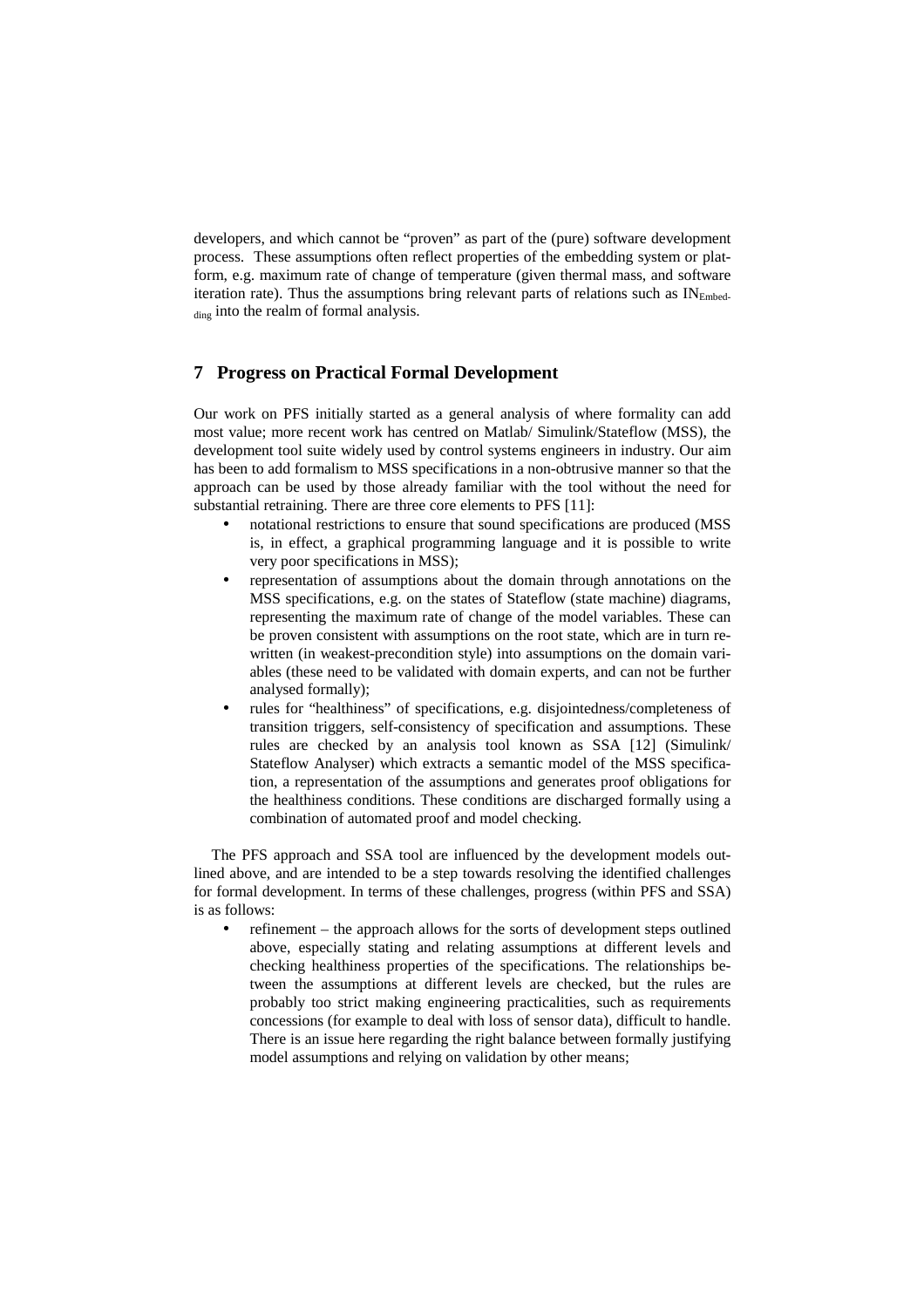- continuous (e.g. closed loop) control as stated earlier, a controller represents a *transfer* function, which maps inputs plus their differentials and integrals into outputs plus their differentials and integrals. Crucially, the PFS weakest precondition analysis is based on (discrete representations of) differential pre- and post-conditions, which allows us to do meaningful analysis of the transfer function properties of the model. Currently, we can analyse, for example, simple assumptions which can be justified in terms of transfer function behaviour (e.g. a differentiator or integrator). However, the analysis is never going to be a substitute for control theory, and again there is a trade-off to be made between formalisation and other forms of validation;
- abstraction PFS and SSA support as much relevant abstraction as possible. Loose definition of sub-system behaviour allows for a compositional approach. Loose definitions are especially important for abstracting away from the details of continuous functions – such as those derived empirically from the domain. Such sub-systems can at one level be described relationally – as function *envelopes* – carrying enough information to ensure consistency with other parts of the model. In addition *rate of change* assumptions are particularly useful for abstraction in requirements modelled as state-machines. The assumptions effectively *scope* the set of circumstances to which the statemachine must react;
- non-functional properties these are largely outside the scope of the method and toolset at present. There are good tools for dealing with timing properties, but this does not address the meta-modelling issue of their integration into the overall formal development process.

PFS and SSA focus on validation of specifications; they are complementary to approaches, such as ClawZ [13], which focus primarily on the verification of code against Simulink models.

# **8 Residual Research Challenges**

There is much to be done towards an effective model of formal development; the PFS/SSA approach addresses only some of the issues identified. There remain many open problems, both at the modelling and meta-modelling levels, including:

- adequate treatment of control laws, i.e. validation of important control properties such as stability. Note that this requires addressing timing properties within the formal models;
- review of current restrictions on the approach with a view to enabling a wider class of specifications to be addressed (without imposing any unnecessary constraints on control engineers);
- dealing with non-functional properties in specifications: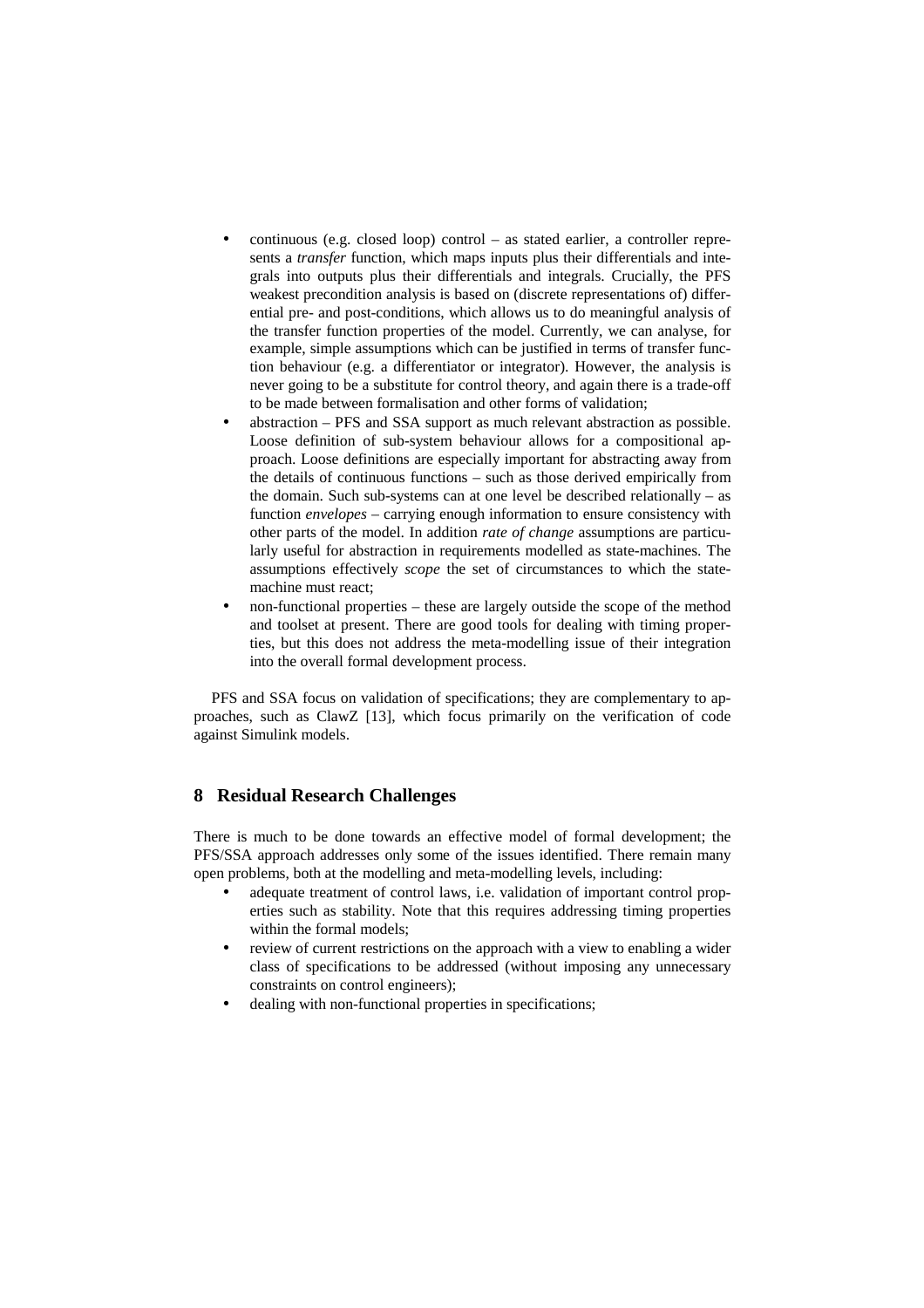• providing stronger links with the safety<sup>5</sup> process, including effective treatment of failure management code – for example, by using a concession-like approach such as "otherwise clauses", or by auto-generating fault accommodation code from safety analysis results, e.g. failure modes and effects analyses.

Some of these issues are being addressed by projects of which the authors are aware (many outside York); producing an integrated and usable approach remains a major challenge.

### **9 Conclusions**

Development of safety-critical software is, in many respects, a "natural" domain for application of formal methods. Despite the dictates of standards and some successes, the use of "classical" formal techniques on embedded safety-critical code remains the exception, not the rule. This paper has tried to articulate the technical (as opposed to commercial and cultural) reasons for the limited use of formal methods on safetycritical software, and outlined some of the characteristics which a formal development process would need to have to be useful in such a domain.

We have outlined some of our work which addresses part of this broad challenge – but acknowledge that there is much to be done, and many other "pieces of the jigsaw" which need to be put in place to provide a fully fledged formal development process for safety-critical software. It is hoped that, by articulating the vision for such a process, it will help foster a better understanding of the technical challenges which need to be met in this area, and thus stimulate constructive and collaborative work on the issues.

#### **10 Acknowledgements**

The ideas presented here have been influenced by discussions with colleagues at York and elsewhere. Discussions with Dave Parnas and Michael Jackson over a number of years have been particularly influential.

We acknowledge the support of the UK MoD for the PFS project, and of the EPSRC through MATISSE (GR/R70590/01), for some of the more detailed work which underpins the philosophy set out above.

We are also grateful to our industrial collaborators, especially Airbus, BAE Systems, QinetiQ and Rolls-Royce. Without them we would not have gained the understanding of the practical safety-critical systems development issues outlined here.

<sup>5</sup> Including probabilistic and risk-based analyses.